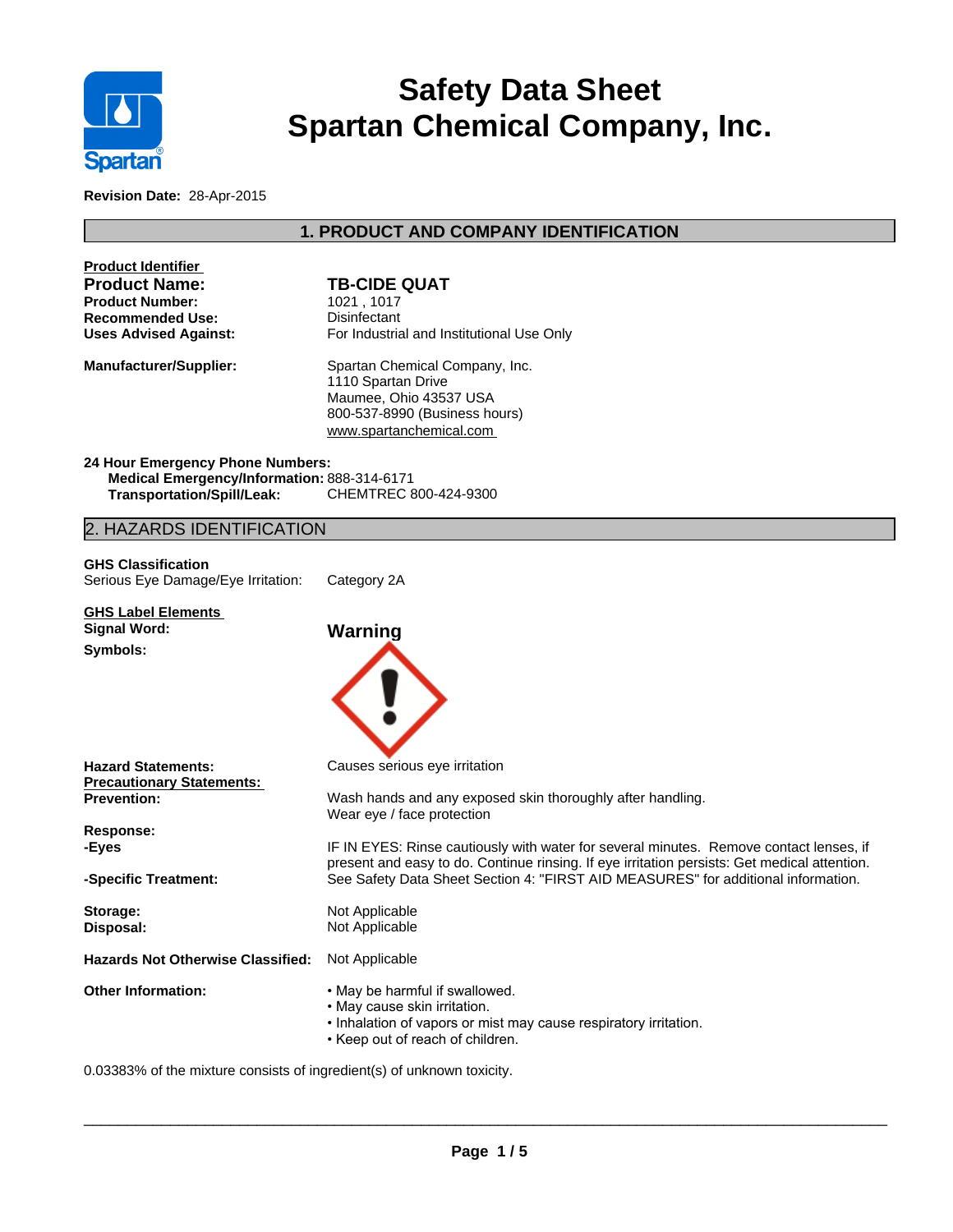I

## **3. COMPOSITION/INFORMATION ON INGREDIENTS**

 $\overline{\phantom{a}}$  ,  $\overline{\phantom{a}}$  ,  $\overline{\phantom{a}}$  ,  $\overline{\phantom{a}}$  ,  $\overline{\phantom{a}}$  ,  $\overline{\phantom{a}}$  ,  $\overline{\phantom{a}}$  ,  $\overline{\phantom{a}}$  ,  $\overline{\phantom{a}}$  ,  $\overline{\phantom{a}}$  ,  $\overline{\phantom{a}}$  ,  $\overline{\phantom{a}}$  ,  $\overline{\phantom{a}}$  ,  $\overline{\phantom{a}}$  ,  $\overline{\phantom{a}}$  ,  $\overline{\phantom{a}}$ 

| <b>Chemical Name</b>                         | <b>CAS No</b> | Weight-% |
|----------------------------------------------|---------------|----------|
| water                                        | 7732-18-5     | 60-100   |
| diethylene glycol monobutyl ether            | 112-34-5      | $5-10$   |
| tetrasodium ethylenediaminetetraacetate      | 64-02-8       | 1-5      |
| alkyl dimethyl ethylbenzyl ammonium chloride | 85409-23-0    | ი 1-1    |
| alkyl dimethyl benzyl ammonium chloride      | 68391-01-5    | ገ 1-1    |

Specific chemical identity and/or exact percentage of composition has been withheld as a trade secret.

## **4. FIRST AID MEASURES**

| Rinse cautiously with water for at least 15 minutes. Remove contact lenses, if present and<br>-Eye Contact:<br>easy to do. Continue rinsing. If eye irritation persists: Get medical attention. |                                                                                                                                                       |  |
|-------------------------------------------------------------------------------------------------------------------------------------------------------------------------------------------------|-------------------------------------------------------------------------------------------------------------------------------------------------------|--|
| -Skin Contact:                                                                                                                                                                                  | Wash with soap and water. If skin irritation occurs: Get medical attention.                                                                           |  |
| -Inhalation:                                                                                                                                                                                    | Remove victim to fresh air and keep at rest in a position comfortable for breathing. Call a<br>poison control center or physician if you feel unwell. |  |
| -Ingestion:                                                                                                                                                                                     | Rinse mouth. Do NOT induce vomiting. Never give anything by mouth to an unconscious<br>person. Get medical attention if you feel unwell.              |  |
| <b>Note to Physicians:</b>                                                                                                                                                                      | Treat symptomatically.                                                                                                                                |  |
|                                                                                                                                                                                                 | <b>5. FIRE-FIGHTING MEASURES</b>                                                                                                                      |  |
|                                                                                                                                                                                                 |                                                                                                                                                       |  |
| <b>Suitable Extinguishing Media:</b>                                                                                                                                                            | Product does not support combustion, Use extinguishing agent suitable for type of<br>surrounding fire                                                 |  |
| <b>Specific Hazards Arising from the</b><br><b>Chemical:</b>                                                                                                                                    | Dried product is capable of burning. Combustion products are toxic.                                                                                   |  |
| <b>Hazardous Combustion Products:</b>                                                                                                                                                           | May include Carbon monoxide Carbon dioxide and other toxic gases or vapors.                                                                           |  |
|                                                                                                                                                                                                 |                                                                                                                                                       |  |

**Protective Equipment and Precautions for Firefighters:** Wear MSHA/NIOSH approved self-contained breathing apparatus (SCBA) and full protective gear. Cool fire-exposed containers with water spray.

# **6. ACCIDENTAL RELEASE MEASURES**

| <b>Personal Precautions:</b>      | Avoid contact with skin, eyes or clothing. Use personal protective equipment as required.       |
|-----------------------------------|-------------------------------------------------------------------------------------------------|
| <b>Environmental Precautions:</b> | Do not rinse spill onto the ground, into storm sewers or bodies of water.                       |
| <b>Methods for Clean-Up:</b>      | Prevent further leakage or spillage if safe to do so. Contain and collect spillage with         |
|                                   | non-combustible absorbent material, (e.g. sand, earth, diatomaceous earth, vermiculite)         |
|                                   | and place in container for disposal according to local / national regulations (see Section 13). |

# **7. HANDLING AND STORAGE**

| <b>Advice on Safe Handling:</b> | Handle in accordance with good industrial hygiene and safety practice. Wash thoroughly<br>after handling.                          |
|---------------------------------|------------------------------------------------------------------------------------------------------------------------------------|
| <b>Storage Conditions:</b>      | Keep containers tightly closed in a dry, cool and well-ventilated place. Keep out of the reach<br>of children. Keep from freezing. |

# **8. EXPOSURE CONTROLS/PERSONAL PROTECTION**

| <b>Occupational Exposure Limits:</b> | None established.                                                                                                                                                                                                                                               |
|--------------------------------------|-----------------------------------------------------------------------------------------------------------------------------------------------------------------------------------------------------------------------------------------------------------------|
| <b>Engineering Controls:</b>         | Provide good general ventilation.<br>If work practices generate dust, fumes, gas, vapors or mists which expose workers to<br>chemicals above the occupational exposure limits, local exhaust ventilation or other<br>engineering controls should be considered. |
| <b>Personal Protective Equipment</b> |                                                                                                                                                                                                                                                                 |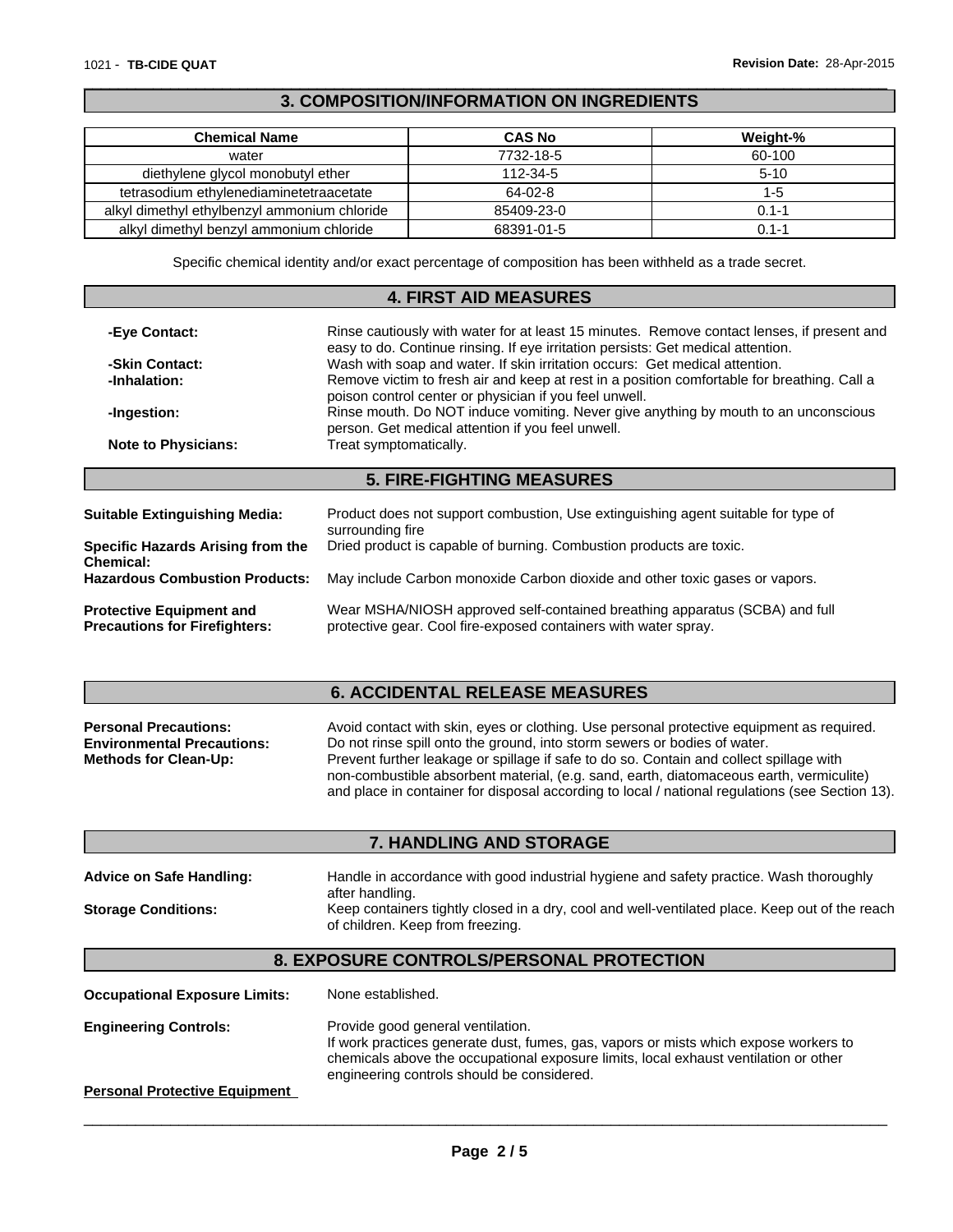| <b>Eye/Face Protection:</b>            | Wear splash goggles.                                                                    |
|----------------------------------------|-----------------------------------------------------------------------------------------|
| <b>Skin and Body Protection:</b>       | Wear rubber or other chemical-resistant gloves.                                         |
| <b>Respiratory Protection:</b>         | Not required with expected use.                                                         |
|                                        | If occupational exposure limits are exceeded or respiratory irritation occurs, use of a |
|                                        | NIOSH/MSHA approved respirator suitable for the use-conditions and chemicals in Section |
|                                        | 3 should be considered.                                                                 |
| <b>General Hygiene Considerations:</b> | Wash hands and any exposed skin thoroughly after handling.                              |
|                                        | See 29 CFR 1910.132-138 for further guidance.                                           |

# **9. PHYSICAL AND CHEMICAL PROPERTIES**

| Appearance/Physical State:        | Liquid                            |
|-----------------------------------|-----------------------------------|
| Color:                            | <b>Colorless</b>                  |
| Odor:                             | Lemon                             |
| pH:                               | 11.5-12.5                         |
| Melting Point / Freezing Point:   | No information available.         |
| Boiling Point / Boiling Range:    | 98 °C / 208 °F                    |
| Flash Point:                      | 94 °C $/$ > 201 °F ASTM D56       |
| <b>Evaporation Rate:</b>          | $< 1$ (BuAc = 1)                  |
| Flammability (solid, gas)         | No information available.         |
| <b>Upper Flammability Limit:</b>  | No information available.         |
| <b>Lower Flammability Limit:</b>  | No information available.         |
| Vapor Pressure:                   | No information available.         |
| Vapor Density:                    | No information available.         |
| <b>Specific Gravity:</b>          | 1.01                              |
| Solubility(ies):                  | Soluble in water                  |
| <b>Partition Coefficient:</b>     | No information available.         |
| <b>Autoignition Temperature:</b>  | No information available.         |
| <b>Decomposition Temperature:</b> | No information available.         |
| Viscosity:                        | <b>INo information available.</b> |

# **10. STABILITY AND REACTIVITY**

| <b>Reactivity:</b>             | This material is considered to be non-reactive under normal conditions of use.                     |
|--------------------------------|----------------------------------------------------------------------------------------------------|
| <b>Chemical Stability:</b>     | Stable under normal conditions.                                                                    |
|                                | <b>Possibility of Hazardous Reactions:</b> Not expected to occur with normal handling and storage. |
| <b>Conditions to Avoid:</b>    | Extremes of temperature and direct sunlight.                                                       |
| Incompatible Materials:        | Strong oxidizing agents. Strong acids.                                                             |
| <b>Hazardous Decomposition</b> | May include carbon monoxide, carbon dioxide (CO2) and other toxic gases or vapors.                 |
| <b>Products:</b>               |                                                                                                    |

# **11. TOXICOLOGICAL INFORMATION**

| <b>Likely Routes of Exposure:</b>   | Eyes, Skin, Ingestion, Inhalation.                             |
|-------------------------------------|----------------------------------------------------------------|
| <b>Symptoms of Exposure:</b>        |                                                                |
| -Eye Contact:                       | Pain, redness, swelling of the conjunctiva and blurred vision. |
| -Skin Contact:                      | Drying of the skin.                                            |
| -Inhalation:                        | Nasal discomfort and coughing.                                 |
| -Ingestion:                         | Pain, nausea, vomiting and diarrhea.                           |
| Immediate, Delayed, Chronic Effects |                                                                |
| Product Information:                | Data not available or insufficient for classification.         |

#### **Numerical Measures of Toxicity**

The following acute toxicity estimates (ATE) are calculated based on the GHS document.

| ATEmix (oral):                 | 12697 mg/kg |  |
|--------------------------------|-------------|--|
| ATEmix (dermal):               | 27166 mg/kg |  |
| ATEmix (inhalation-dust/mist): | 447.8 mg/l  |  |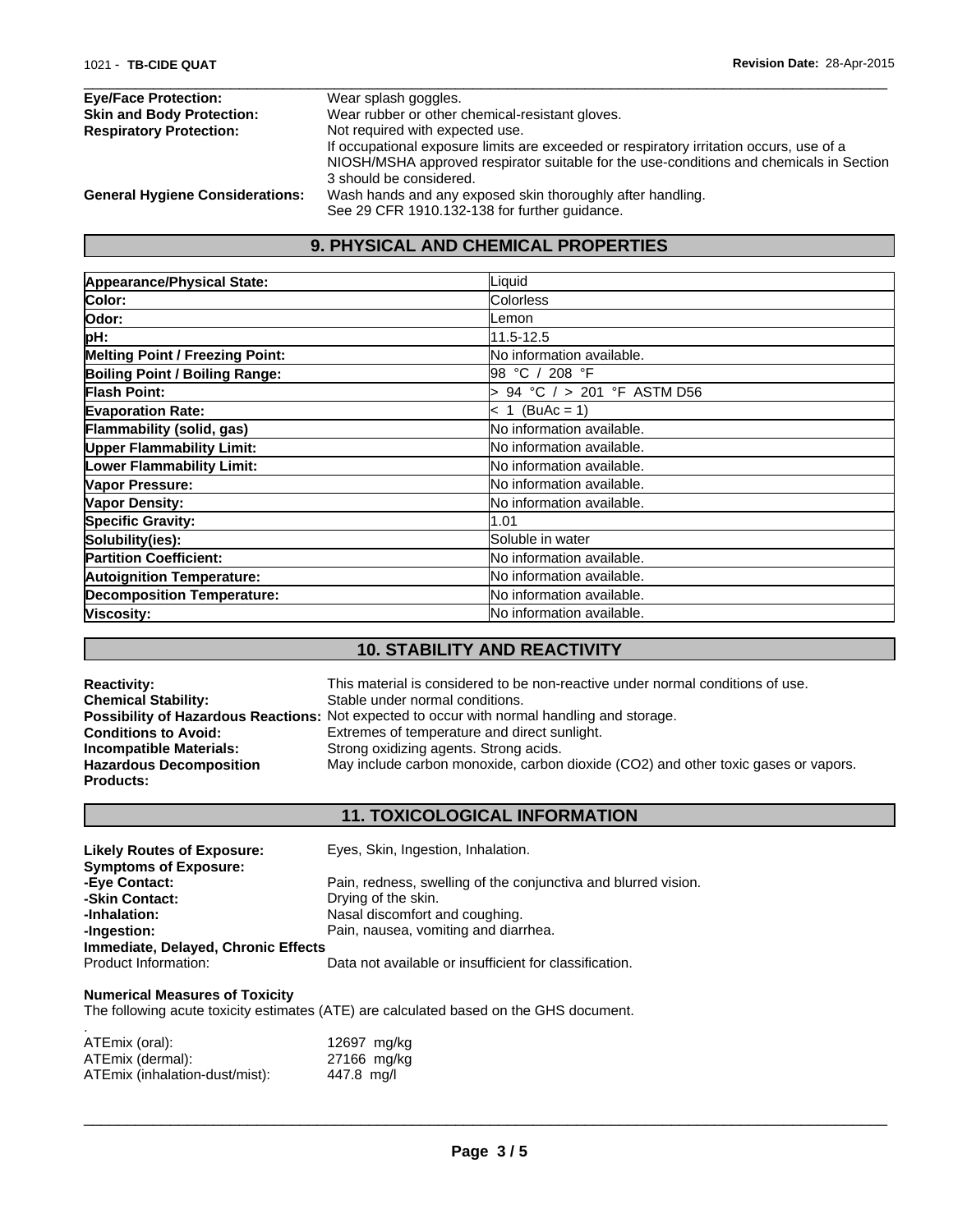#### **Component Acute Toxicity Information**

| <b>Chemical Name</b>                                  | Oral LD50            | <b>Dermal LD50</b>      | <b>Inhalation LC50</b> |
|-------------------------------------------------------|----------------------|-------------------------|------------------------|
| water<br>7732-18-5                                    | $> 90$ mL/kg (Rat)   | Not Available           | Not Available          |
| diethylene glycol monobutyl ether<br>112-34-5         | $=$ 3384 mg/kg (Rat) | $= 2700$ mg/kg (Rabbit) | Not Available          |
| tetrasodium<br>ethylenediaminetetraacetate<br>64-02-8 | $= 10$ g/kg (Rat)    | Not Available           | Not Available          |

 $\overline{\phantom{a}}$  ,  $\overline{\phantom{a}}$  ,  $\overline{\phantom{a}}$  ,  $\overline{\phantom{a}}$  ,  $\overline{\phantom{a}}$  ,  $\overline{\phantom{a}}$  ,  $\overline{\phantom{a}}$  ,  $\overline{\phantom{a}}$  ,  $\overline{\phantom{a}}$  ,  $\overline{\phantom{a}}$  ,  $\overline{\phantom{a}}$  ,  $\overline{\phantom{a}}$  ,  $\overline{\phantom{a}}$  ,  $\overline{\phantom{a}}$  ,  $\overline{\phantom{a}}$  ,  $\overline{\phantom{a}}$ 

**Carcinogenicity:** No components present at 0.1% or greater are listed as to being carcinogens by ACGIH, IARC, NTP or OSHA.

#### **12. ECOLOGICAL INFORMATION**

| <b>Ecotoxicity</b>                                       |                                                 |                                                                                                        |                                             |                                                                            |
|----------------------------------------------------------|-------------------------------------------------|--------------------------------------------------------------------------------------------------------|---------------------------------------------|----------------------------------------------------------------------------|
| <b>Chemical Name</b>                                     | <b>Algae/Aquatic Plants</b>                     | Fish                                                                                                   | <b>Toxicity to</b><br><b>Microorganisms</b> | Crustacea                                                                  |
| diethylene glycol monobutyl<br>ether<br>112-34-5         | 100: 96 h Desmodesmus<br>subspicatus mg/L EC50  | 1300: 96 h Lepomis<br>macrochirus mg/L LC50<br>static                                                  | Not Available                               | 2850: 24 h Daphnia magna<br>mg/L EC50 100: 48 h<br>Daphnia magna mg/L EC50 |
| tetrasodium<br>lethylenediaminetetraacetate<br>$64-02-8$ | 1.01: 72 h Desmodesmus<br>subspicatus mg/L EC50 | 41: 96 h Lepomis<br>macrochirus mg/L LC50<br>static 59.8: 96 h Pimephales<br>promelas mg/L LC50 static | Not Available                               | 610: 24 h Daphnia magna<br>mg/L EC50                                       |

**Persistence and Degradability:** No information available.<br> **Bioaccumulation:** No information available.

No information available.

**Other Adverse Effects:** No information available.

## **13. DISPOSAL CONSIDERATIONS**

| <b>Disposal of Wastes:</b>     |  |
|--------------------------------|--|
| <b>Contaminated Packaging:</b> |  |

Dispose of in accordance with federal, state and local regulations. Dispose of in accordance with federal, state and local regulations.

#### **14. TRANSPORT INFORMATION**

| DOT:<br><b>Proper Shipping Name:</b><br><b>Special Provisions:</b> | Not Regulated<br>Non Hazardous Product<br>Shipping descriptions may vary based on mode of transport, quantities, package size,<br>and/or origin and destination. Check with a trained hazardous materials transportation<br>expert for information specific to your situation. |
|--------------------------------------------------------------------|--------------------------------------------------------------------------------------------------------------------------------------------------------------------------------------------------------------------------------------------------------------------------------|
|--------------------------------------------------------------------|--------------------------------------------------------------------------------------------------------------------------------------------------------------------------------------------------------------------------------------------------------------------------------|

## **15. REGULATORY INFORMATION**

**TSCA Status:** (Toxic Substance Control Act Section 8(b) Inventory)

All chemical substances in this product are included on or exempted from listing on the TSCA Inventory of Chemical Substances.

## **SARA 313**

This product contains the following listed substances:

**diethylene glycol monobutyl ether**

CAS No 112-34-5 applies to R-(OCH2CH2)n-OR', where  $n = 1, 2$ , or 3, R=Alkyl C7 or less, or R = Phenyl or Alkyl substituted phenyl, R' = H or Alkyl C7 or less, or OR' consisting of Carboxylic acid ester, Sulfate, Phosphate, Nitrate, or Sulfonate, Chemical Category N230

| <b>SARA 311/312 Hazard Categories</b> |     |  |
|---------------------------------------|-----|--|
| <b>Acute Health Hazard:</b>           | Yes |  |
| <b>Chronic Health Hazard:</b>         | No  |  |
| Fire Hazard:                          | No  |  |
| Sudden release of pressure hazard:    | No  |  |
| <b>Reactive Hazard:</b>               | No  |  |
|                                       |     |  |
|                                       |     |  |